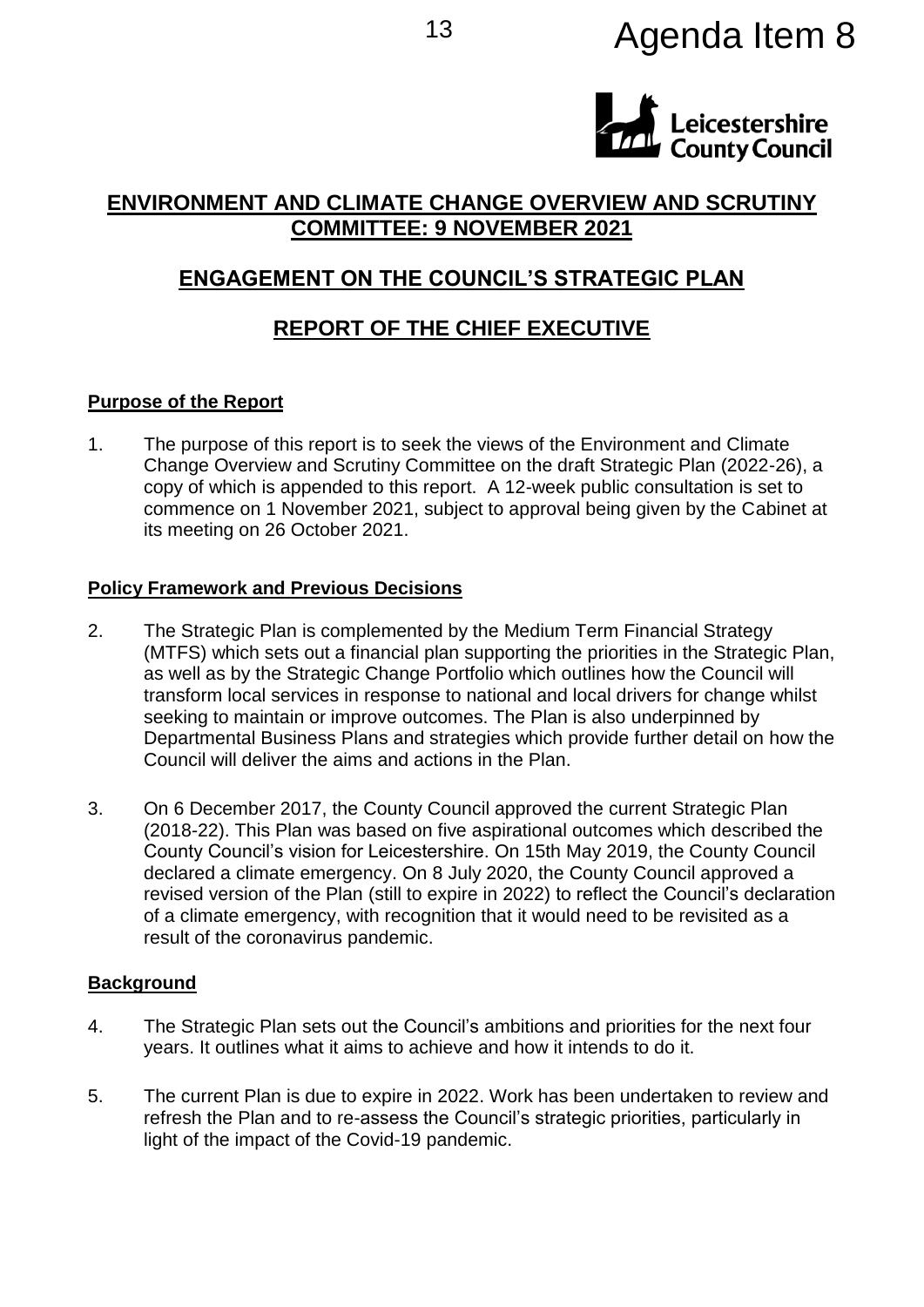#### Plan Structure and Contents

- 6. The draft Plan (2022-26) is based on five strategic outcomes which describe the Council's vision for Leicestershire. Each outcome includes four or five suboutcomes which will need to be achieved to deliver the outcome.
- 7. The outcomes are broad and aspirational, reflecting the County Council's significant and wide-ranging responsibilities and capacity to influence. Therefore, to ensure that the Plan provides a clear strategic direction for the Council, it also includes specific aims and actions to deliver each outcome over the next four years.
- 8. The Plan also includes a section on 'enabling services' which is intended to highlight the contributions of the County Council's corporate functions (e.g. Finance, Legal, HR) to outcome delivery as well as sustaining good governance. This is followed by a section on the Medium Term Financial Strategy (MTFS) which highlights the Council's aims and actions to maintain a balanced budget whilst protecting frontline services and weathering the coronavirus crisis. Finally, there is a section on the Strategic Change Portfolio, summarising the aims and actions of the four key pillars of this internal transformation programme.

#### Strategic Outcomes

- 9. The outcomes, which are detailed below, are intended to broadly reflect the remits of departments and the portfolios of lead members. However, successful delivery of the Plan will rely upon departments sharing ownership of the outcomes in addition to the outcomes being reflected in all relevant Council plans and strategies.
	- 'Clean, Green Future' Outcome: *Reflects the need to protect and enhance the environment and tackle climate change, biodiversity loss and unsustainable resource usage.*

Sub-outcomes:

- o People act now to tackle climate change;
- o Nature and the local environment are valued, protected and enhanced;
- o Resources are used in an environmentally sustainable way;
- o The economy and infrastructure are low carbon and environmentallyfriendly.
- 'Great Communities' Outcome: *Aims to ensure Leicestershire has thriving, inclusive communities in which people support each other and take responsibility for their local area.*

Sub-outcomes:

- o Diversity is celebrated and people feel welcome and included;
- o People participate in service design and delivery;
- o Communities are prepared for and resilient to emergencies;
- o Cultural and historical heritage are enjoyed and conserved;
- o People support each other through volunteering.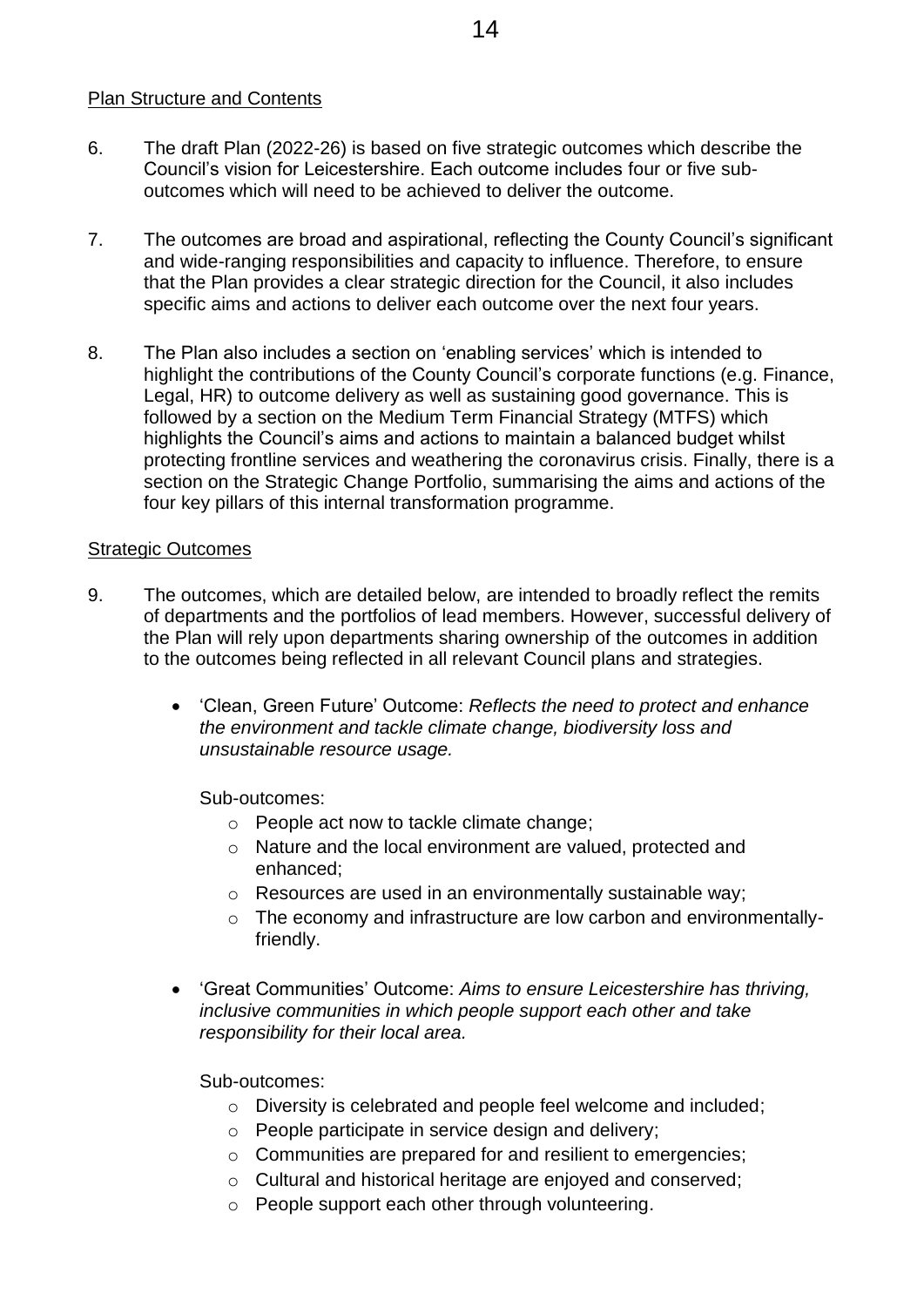'Improving Opportunities' Outcome: *Aims for all children to get the best start for life and to have access to a good quality education. Also aims for everyone to have the opportunities they need to fulfil their potential.*

Sub-outcomes:

- o Every child gets the best start for life;
- o Every child has access to good quality education;
- o Families are self-sufficient and enabled to be resilient;
- o Everyone is able to aim high and reach their full potential.
- 'Strong Economy, Transport and Infrastructure' Outcome: *Aims to ensure that we build a productive, inclusive and sustainable economy at the cutting edge of science, technology and engineering. Also reflects the need for our infrastructure to meet the demands of a growing population and economy.*

Sub-outcomes:

- o There is close alignment between skills supply and employer demand;
- o Leicestershire has the infrastructure for sustainable growth;
- o Leicestershire is an attractive place where businesses can flourish;
- o Economic growth delivers increased prosperity for all;
- $\circ$  Leicestershire has the right homes in the right places to meet needs.
- 'Keeping People Safe and Well' Outcome: *Aims to ensure the people of Leicestershire have the opportunities and support they need to take control of their health and wellbeing. Also reflects the need to ensure people are safe and protected from harm.*

Sub-outcomes:

- o People are safe in their daily lives;
- o People enjoy long lives in good health;
- o People at the most risk are protected from harm;
- o Carers and people with care needs are supported to live active, independent, and fulfilling lives.

#### **Governance**

- 10. The Council's current Strategic Plan (2018-22) is also based on five strategic outcomes. Its implementation has been led by Outcome Advisory Boards (OABs) responsible for supporting alignment of Departmental Business Plans with the outcomes. A review of this approach identified that the OABs have not influenced Business Plans and seem to have lacked clarity on their specific roles and priorities. This has led to the increased focus in the revised Strategic Plan on defining specific aims for each outcome, as well as the development of a new governance model.
- 11. The revised model is based on Outcome Boards, which will no longer aim to advise Departments on the contents of their Business Plans. These Outcome Boards will instead focus primarily on monitoring the Council's progress in delivering the aims of their respective outcomes, providing six-monthly reports to Corporate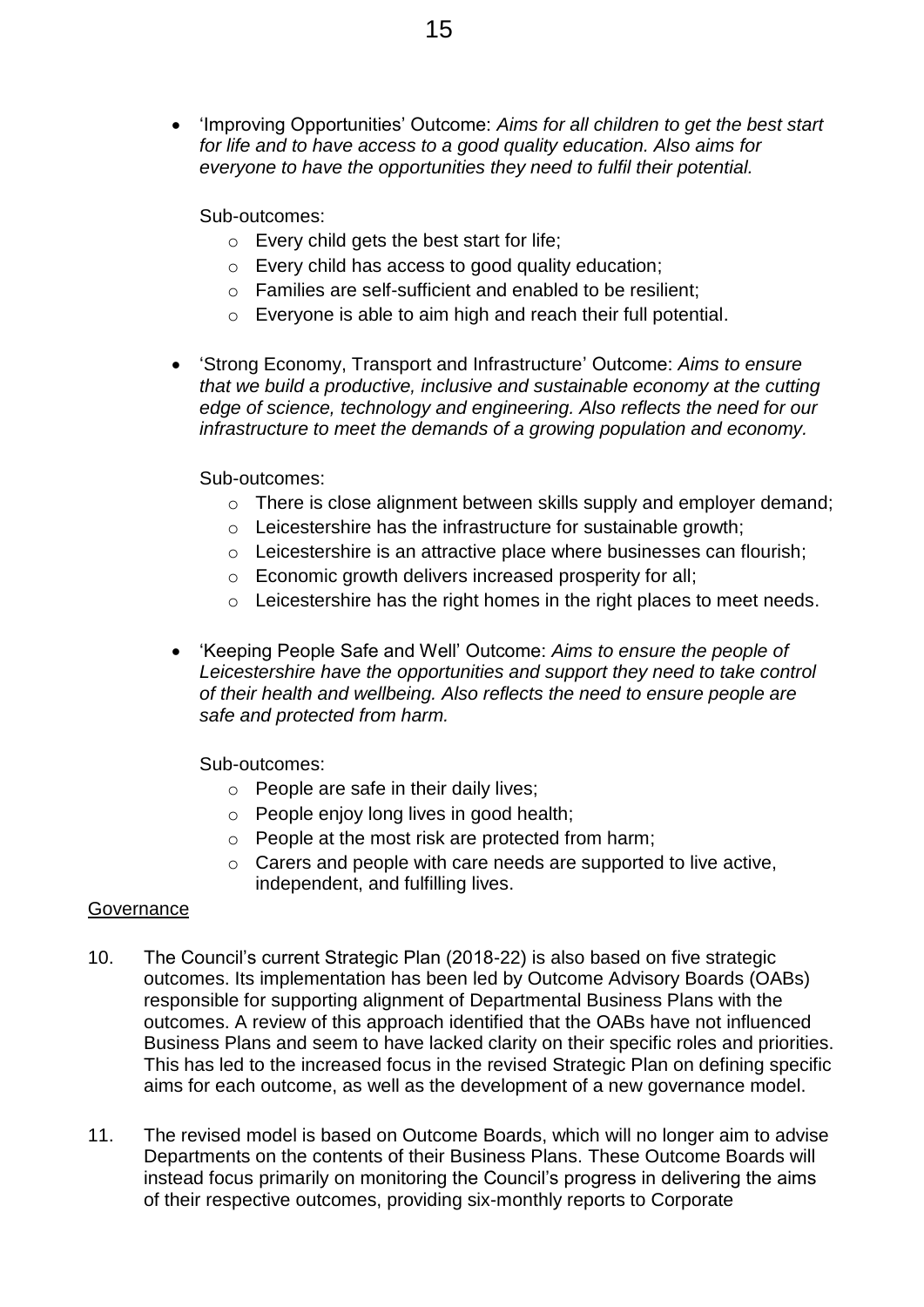Management Team to highlight key achievements, challenges and priorities. The Council's Overview and Scrutiny Committees will continue to receive quarterly updates on performance for the areas they cover. The Outcome Boards will also have the capacity to review and inform Council strategies whilst they are being developed, to help ensure that they reflect the aims of their respective outcomes.

#### Environment and Climate Change

- 12. The revised Strategic Plan (2022-26) includes a new outcome, '*Clean, Green Future*' which reflects the Council's aspirations to tackle climate change, biodiversity loss and unsustainable resource consumption. Additionally, the section in the Plan on the Strategic Change Portfolio includes a summary of the purpose, aims and actions of the Council's Carbon Reduction Programme.
- 13. Environment and Climate Change considerations are also embedded throughout the Plan. For example, the '*Great Communities*' outcome includes, for sub-outcome 6.3 'Communities are prepared for and resilient to emergencies', an action for the Council to take action to support the resilience of the County to the existing and predicted changes in climate. This outcome also includes, for sub-outcome 6.5 'People support each other through volunteering', an action to develop and maintain a volunteering offer across Council services including Environment and Waste.
- 14. Further, the '*Strong Economy and Infrastructure*' outcome includes, for suboutcome 8.2 'Leicestershire has the infrastructure for sustainable growth', an aim for infrastructure capacity and capability to support growth and net zero carbon emissions. This is supported by an action to encourage and support active and sustainable travel options, where appropriate, by learning from best practice and encouraging the uptake and use of electric vehicles and micro-mobility as appropriate, including through provision of infrastructure. The *'Strong Economy and Infrastructure*' outcome also includes, for 8.5 'Leicestershire has the right homes in the right places to meet needs', an action to work with partners and developers to ensure that all housing developments are low carbon and enhance biodiversity.
- 15. Additionally, the '*Keeping People Safe and Well*' outcome includes, for suboutcome 9.3 'People enjoy long lives in good health', an action to deliver a wider determinants programme of work to address the range of social, economic and environmental factors which influence health outcomes, thereby improving health and reducing health inequalities. This will include for example our work with partners to improve air quality.
- 16. The '*Clean, Green Future*' outcome includes the following aims and actions of relevance to Environment and Climate Change.

#### **Sub-outcome 5.1 'People act now to tackle climate change and protect the environment'**

Aims:

- Residents actively involved in tackling climate change and protecting the environment
- Reduction in the rate of CO2 emissions per capita (average per resident)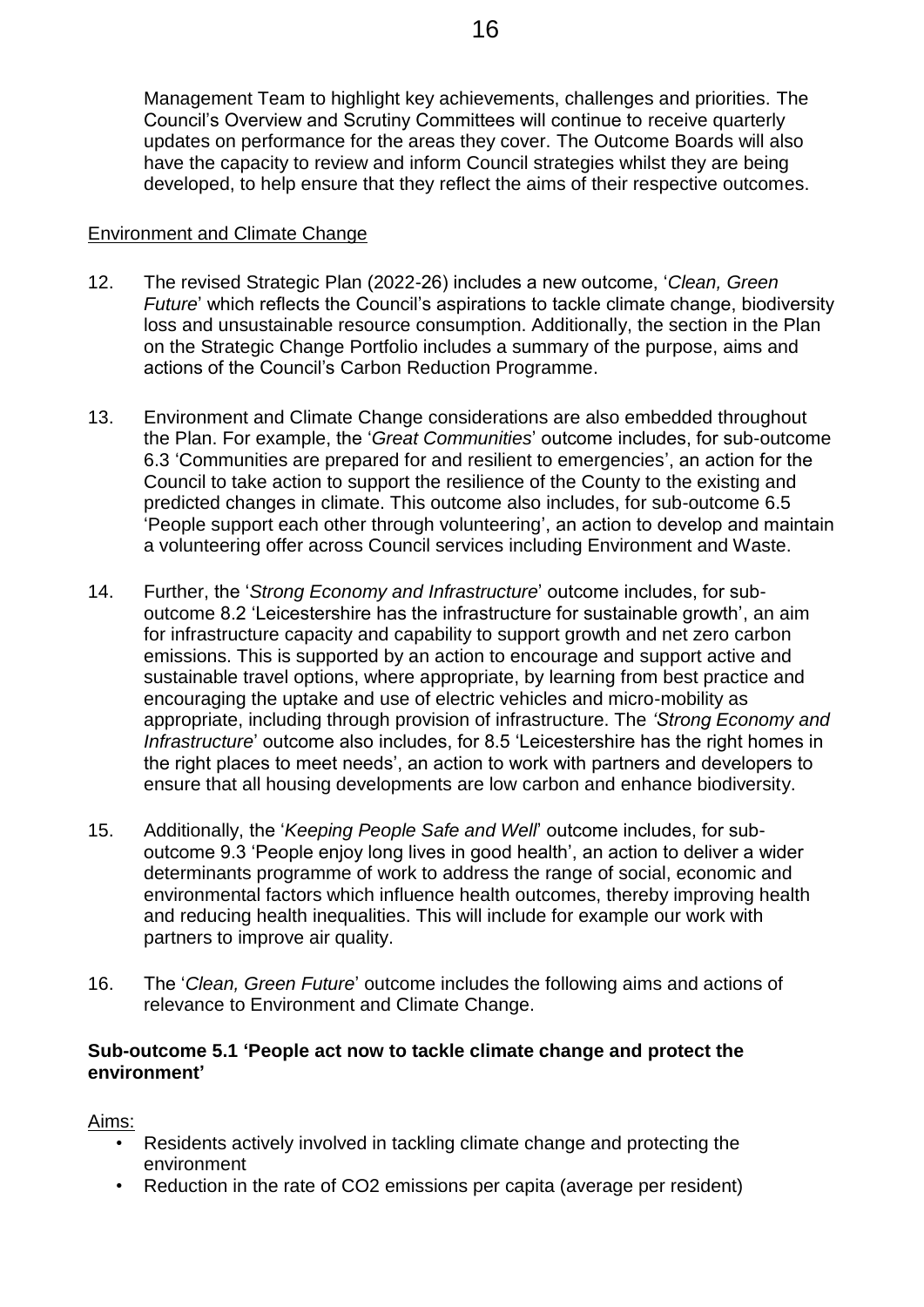Actions:

- We will use our interactions with communities to raise awareness of environmental impacts and harness community capacity to address them
- We will provide support and opportunities for learning to local communities, schools, and businesses to promote positive environmental action and collaborative working, leading to constructive behavioural change
- We will support residents to be more resource efficient in their energy and water use, such as through our Warm Homes service which provides free advice and information on managing heating costs and staying warm at home well as grants to deliver first-time gas central heating systems
- We will work with partners to expand zero and ultra-low emissions vehicles and charging, including Heavy Goods Vehicle refuelling, and promote sustainable modes of transport including walking and cycling

### **Sub-outcome 5.2 'Nature and the local environment are valued, protected and enhanced'**

Aim: Increase in the percentage of county land which promotes diversity of habitat and species

Actions:

- We will support awareness raising and education on biodiversity and the value of natural capital to society and the economy
- We will create, protect, enhance, and manage sustainable green infrastructure and biodiversity on Council managed land and assets
- We will seek to improve the biodiversity value and condition of natural capital features on Council managed land and assets
- We will seek to demonstrate and support environmentally sustainable farming practices that support the maintenance and enhancement of biodiversity and the condition of natural capital features
- We will work with partners through the LLEP to develop a Natural Capital Investment Plan, and deliver the roadmap the recent Natural Capital Review Report set out for Leicestershire, minimising the loss of habitats and the impacts of development and encouraging innovative land use

# **Sub-outcome 5.3 'Resources are used in an environmentally sustainable way'**

Aim: Increase in the percentage of household waste sent for reuse, recycling and composting and reduction in the percentage landfilled

Actions:

- Increase in the percentage of household waste sent for reuse, recycling and composting and reduction in the percentage landfilled
- We will reduce the tonnage of household waste produced in Leicestershire and minimise its environmental impact by applying the waste hierarchy in the priority order of prevention, preparation for reuse, recycling, other recovery, and disposal
- We will continue to encourage appropriate use of the Recycling & Household Waste Sites service
- We will provide a trade waste recycling, treatment and disposal service for businesses in Leicestershire, where practicable and cost-effective to do so
- We will work closely with other Waste Disposal Authorities to share ideas and opportunities for joint working / collaboration and innovation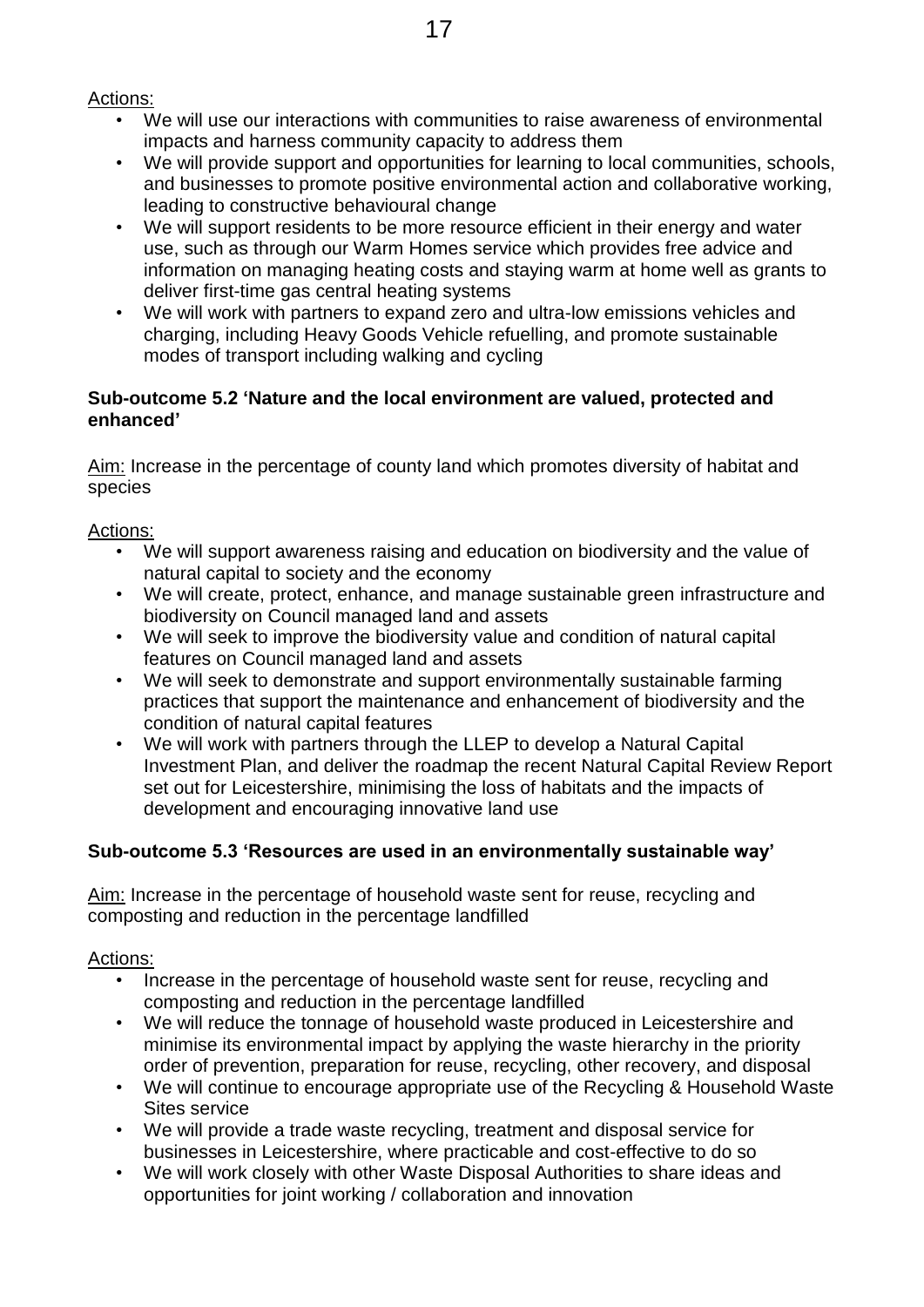# **Sub-outcome 5.4 'The economy and infrastructure are low carbon and environmentally friendly'**

## Aim:

- Increase in the percentage of businesses taking action to reduce their carbon impact
- Reduction in CO2 emissions under the Council's influence in the local area

## Actions include:

- We will ensure that our Corporate Asset Investment Fund owns efficient assets which enhance the environment and biodiversity in the county
- We will reduce the impact of the Council's procurement and delivery of goods and services on the environment
- We will work with businesses to raise awareness of the need to act on climate change and to support carbon reduction and circular economy practices
- We will identify and promote business opportunities arising from a circular economy
- We will work with partners to identify the investment requirements for zero carbon development and develop associated training and skills routes
- We will work with partners to create new, low-carbon business units and managed workspaces for start-ups and small companies
- We will work with partners and developers to ensure developments are low or zero carbon, climate resilient and enhance biodiversity
- We will ensure effective restoration of public transport services following the pandemic and identify opportunities to make transport more efficient
- We will encourage and support active and sustainable travel options by encouraging the uptake and use of electric vehicles and micro-mobility
- We will reduce pollution and contamination in Leicestershire through our Trading Standards service and other areas of control and influence
- We will continue to investigate and pursue opportunities to increase carbon sequestration through nature based solutions, such as tree planting
- 17. The section on the Strategic Change Portfolio includes, in sub-section 13.3, the following aims and actions to deliver the Council's Carbon Reduction Programme.

# Aims:

- Net-zero carbon emissions from the Council's own operations by 2030, with an interim 64% reduction by 2025
- Leicestershire County Council is a climate active organisation carbon reduction and adapting to climate change are included in decision making

# Actions:

- We will complete an assessment of the cost and technology implications of achieving net zero carbon by 2030 for the council
- We will produce a Net Zero Carbon 2030 Plan for the council
- We will reduce our demand for energy, increase our use and generation of clean energy
- We will explore opportunities to remove carbon from the atmosphere through nature based solutions such as tree planting
- We will include net zero carbon criteria in our decision making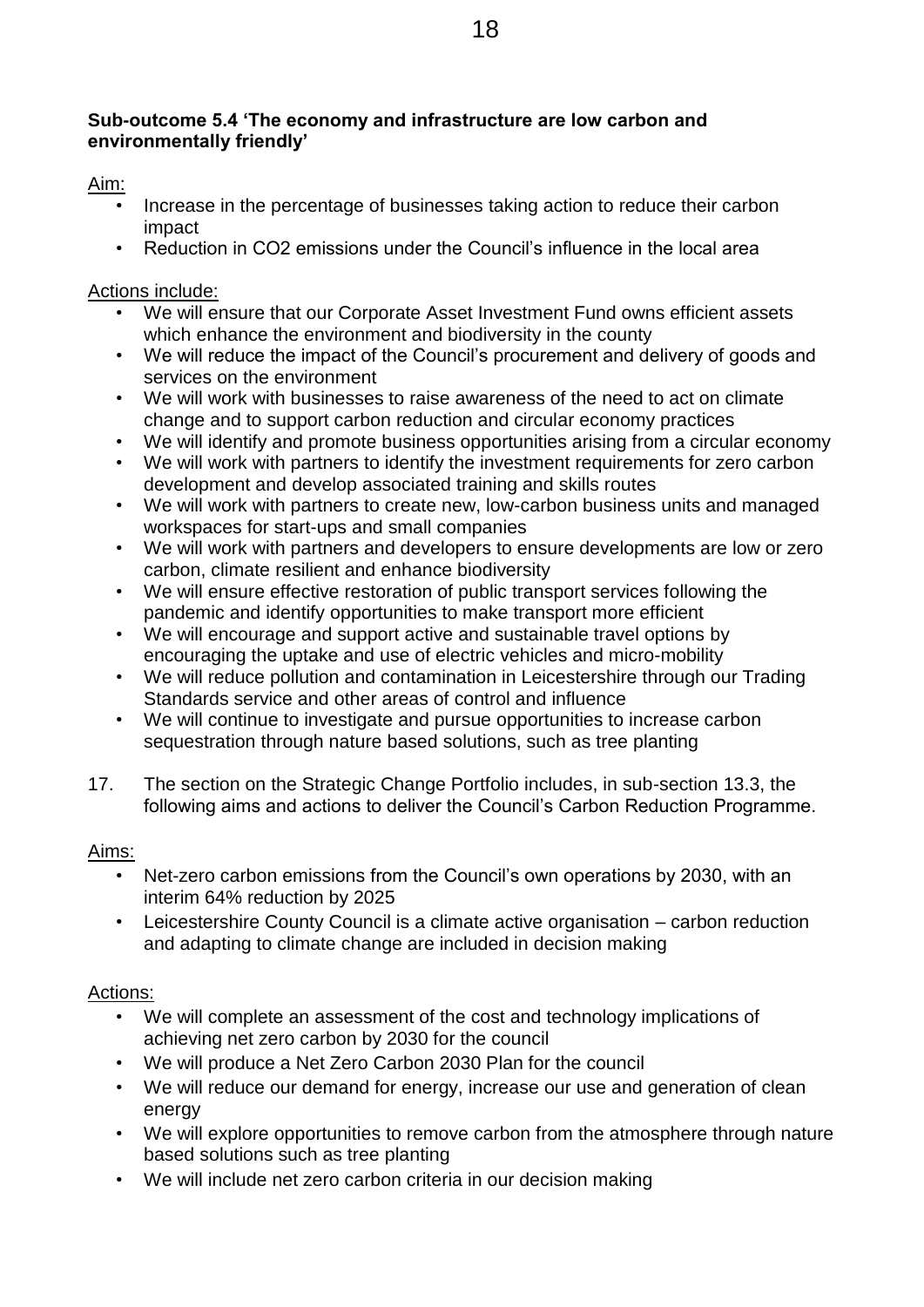• We will create a culture for carbon reduction through communications, training, tools and guidance

#### **Consultation and Timetable for Decisions**

- 16. Development of the Plan has so far included engagement with lead officers for supporting strategies and the current (2018-22) outcomes, Department Management Teams, Corporate Management Team and Mrs. P. Posnett CC, Cabinet Lead Member for Community and Staff Relations.
- 17. Subject to Cabinet approval at its meeting on 26 October 2021, a 12-week public consultation on the Plan will begin on 1 November 2021 and run until 21 January 2022. As part of the consultation all of the Council's Overview and Scrutiny Committees and the Scrutiny Commission (from 1 -17 November), key partnership boards such as the Children and Families Partnership and Health and Wellbeing Board (17 and 25 November respectively) will be provided with an opportunity to comment on the draft Plan.
- 18. Residents, community groups and partner organisations will also be invited to provide feedback on the draft Plan through a variety of methods including a public survey and meetings in which the Plan will be presented and reviewed.
- 19. Findings from the consultation will be used to inform development of the final Plan and it is intended that, in March 2022, a report will be presented to the Scrutiny Commission for consideration and then to the Cabinet presenting the outcome of the consultation and seeking agreement for the revised draft Plan to be submitted to the County Council for approval on 18 May 2022.

#### **Resource Implications**

- 20. All actions within the Plan are from existing service/business plans and strategies. As such, there should not be any additional resource investment required to deliver the Plan beyond that which has already been approved.
- 21. However, as referenced in Section 11 of the Plan ('Monitoring Outcome Delivery'), officer resources will be required to monitor delivery of the Plan and ensure that the strategic outcomes are reflected in and supported by all relevant underpinning Council plans and strategies. These tasks will be carried out by Outcome Boards, consisting of representatives from departments and corporate services. As delivery of the Plan will require continued collaboration with partner services, representatives from the Outcome Boards will interact with relevant partnership boards to monitor outcome delivery and promote integration of strategies.
- 22. The number of Outcome Boards has been reduced following a review of outcome delivery arrangements. Therefore, fewer officer resources will be required than have been utilised to monitor and support delivery of the current (2018-22) Plan.
- 23. The Director of Corporate Resources and Director of Law and Governance have been consulted on the Plan and will have a further opportunity to comment following the public consultation (prior to the March 2022 Cabinet meeting).